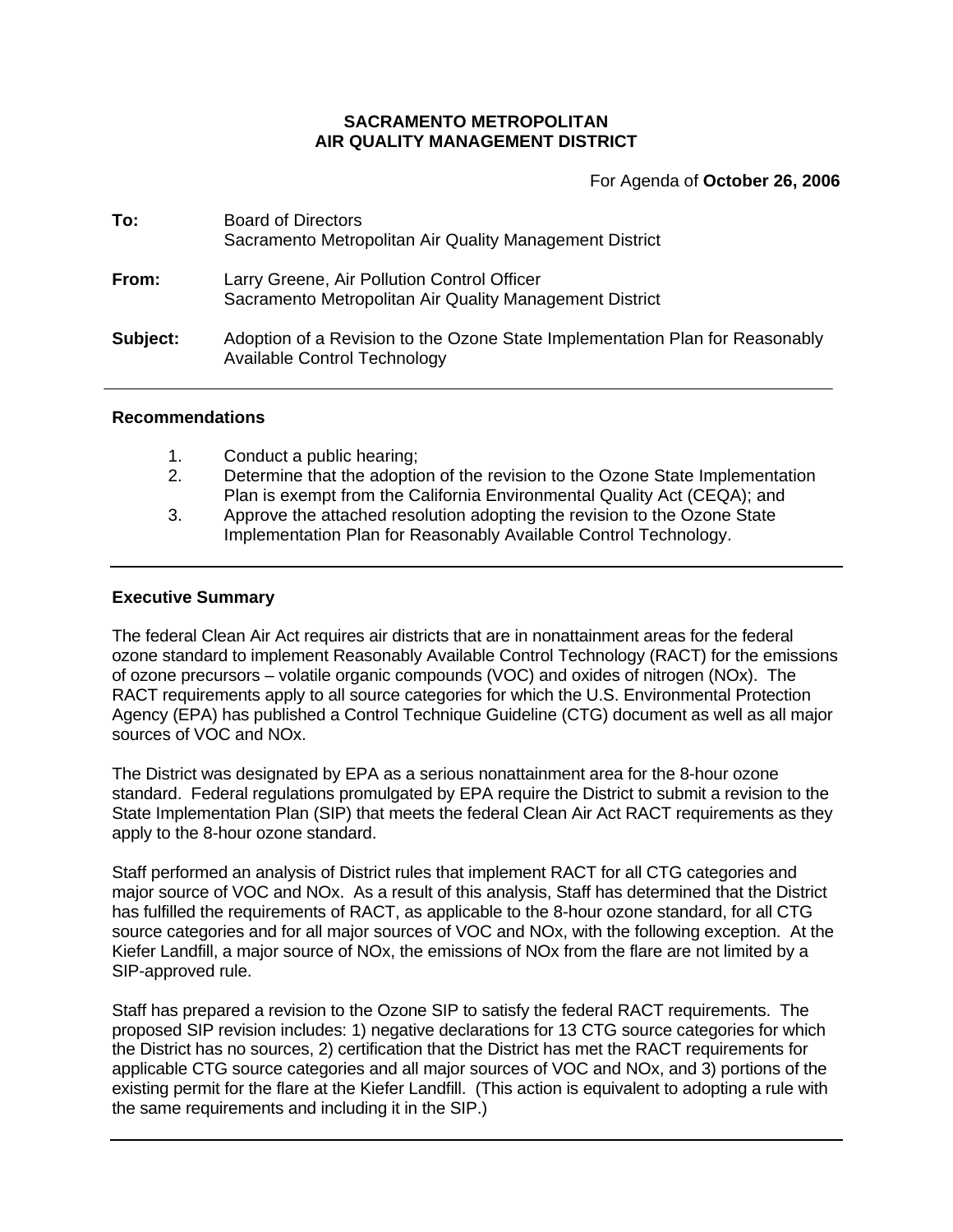Board Memo Ozone SIP Revision for RACT October 26, 2006, Page 2

# **Attachments**

The table below identifies the attachments to this memo:

| <b>Item</b>                             | <b>Attachment</b> | Page # |
|-----------------------------------------|-------------------|--------|
| Board Resolution for Ozone SIP Revision |                   |        |
| Proposed Ozone SIP Revision             |                   |        |
| <b>Staff Report</b>                     |                   | 31     |
| <b>Evidence of Public Notice</b>        |                   | 149    |

# **Background**

EPA published the final Phase 2 Rule to implement the 8-hour ozone air quality standard on November 29, 2005 (70 FR 71611). Among the requirements of the Phase 2 Rule, a new section was added to the Code of Federal Regulations (40 CFR 51.912) that requires the District to submit a revision to the SIP that meets the RACT requirements for VOC and NOx in accordance with Sections 182(b)(2) and 182(f) of the federal Clean Air Act. This requirement is known as the RACT SIP.

EPA defines RACT (44 FR 53762) as "the lowest emission limitation that a particular source is capable of meeting by the application of control technology that is reasonably available considering technological and economic feasibility." Sections 182(b)(2) and 182(f) of the Clean Air Act require the District to implement RACT for:

- Each category of VOC sources that is covered by a Control Technique Guideline (CTG) document issued by EPA; and
- All major stationary sources of VOC and/or NOx.

EPA's designations and classifications for the 8-hour ozone standard were published on April 30, 2004 (69 FR 23857) and became effective on June 15, 2004. The Sacramento Metropolitan Area was classified as a serious nonattainment area, with a deadline of 2013 to attain the standard. The major source emissions threshold for areas classified as serious is 50 tons per year of either VOC or NOx.

# **RACT Analysis**

Staff's analysis is presented in the Staff Report (Attachment C). The process Staff used to demonstrate compliance with federal RACT requirements consists of the following steps:

- For CTG source categories for which the District has no applicable rule, verify that the District has no sources in these categories.
- For CTG source categories for which the District has an applicable rule, perform a detailed comparison of the rule requirements with applicable CTG and other RACT guidance documents.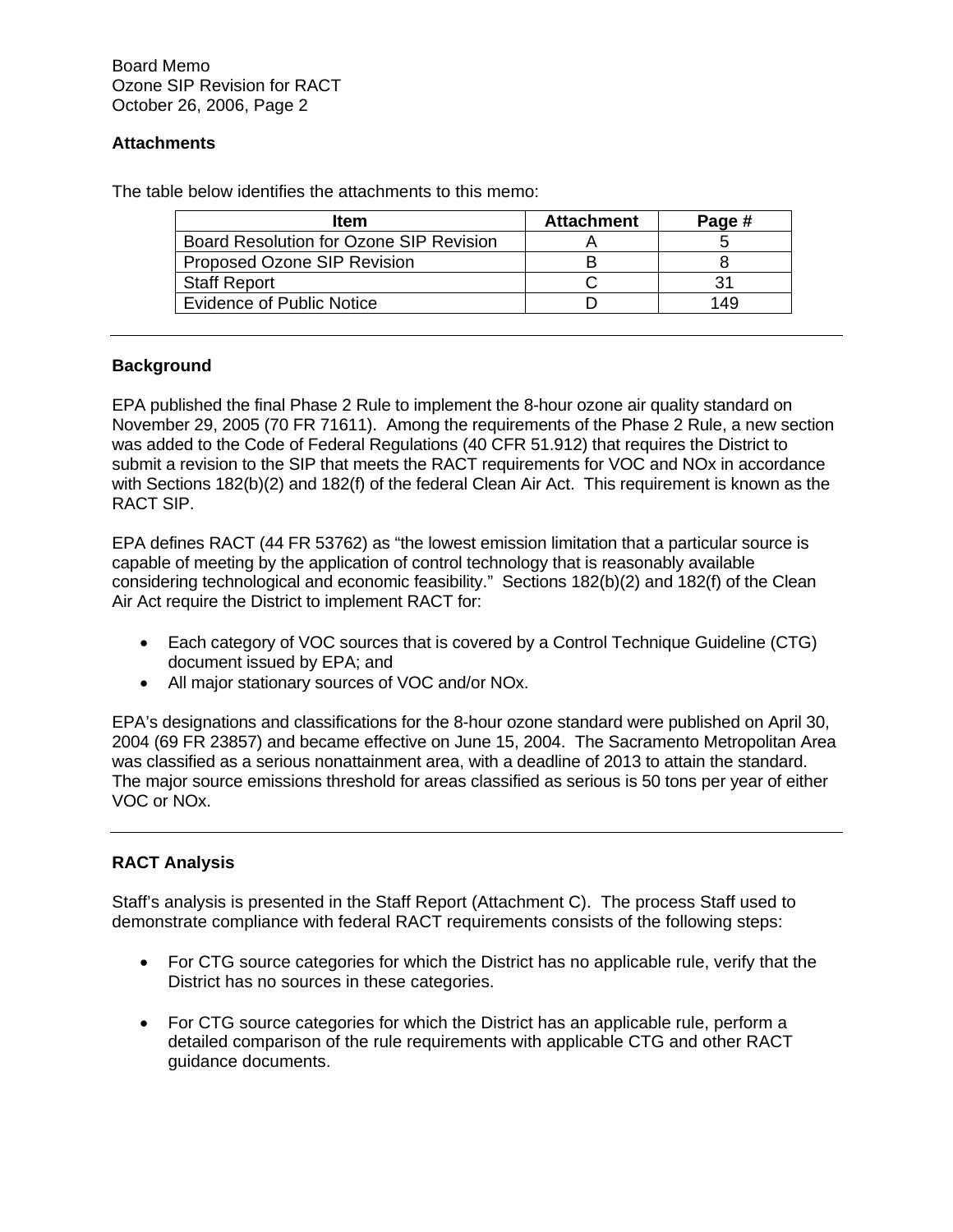- For non-CTG source categories that are found at one or more major sources within the District, perform a detailed comparison of the rule requirements applicable to those source categories with relevant RACT guidance documents.
- For major sources, determine the types of emission units at the facility and determine which District rules apply to these sources. The RACT requirement is satisfied for a major source when all units that emit VOC or NOx are subject to rules that have been determined to satisfy RACT.

EPA Region 9 provided a list of CTG categories and documents in a letter from Andrew Steckel dated April 4, 2006. Staff reviewed the list, and determined which District rules are applicable to the CTG categories. For categories where the District has no applicable rule, Staff reviewed the database of permitted sources and the yellow pages to determine whether there are any sources in these categories. Staff determined that there are 13 CTG categories for which the District has no sources. Staff also determined there are no CTG categories for which the District has sources but no applicable rule.

Staff reviewed the permitting records of sources within the District to compile a list of major sources of VOC and/or NOx. Because the District is classified as a serious nonattainment area for the 8-hour ozone standard, major sources are those for which the potential-to-emit exceeds 50 tons per year of either VOC or NOx.

Based on the analysis as presented in the Staff Report (Attachment C), Staff finds that the District has fulfilled the requirements of RACT, as applicable to the 8-hour ozone standard, for all CTG source categories and for all major sources of VOC and NOx, with the following exception. At the Kiefer Landfill, a major source of NOx, the emissions of NOx from the flare are not limited by a SIP-approved rule.

The RACT deficiency will be remedied by submitting for inclusion in the SIP the portions of the permit that require a NOx limit of 0.06 lb/mmBtu for the flare and the associated testing and recordkeeping requirements.

### **Business Cost Impacts**

No costs to businesses will be incurred as a result of proposed SIP revision.

### **District Impacts**

The proposed SIP revision will not result in an additional need for staff resources.

#### **Emission Impacts**

The proposed SIP revision will not have any effect on emissions.